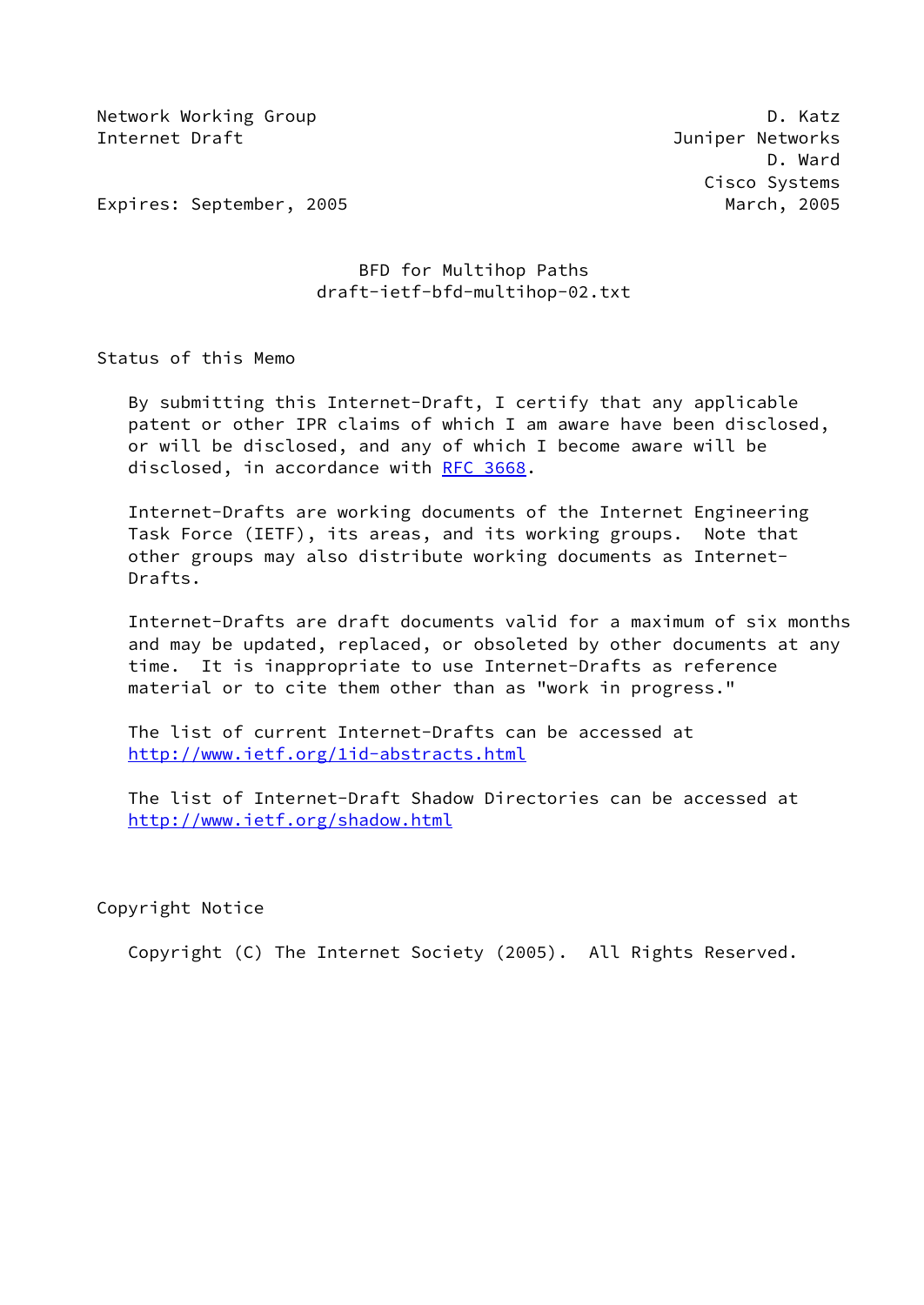| Internet Draft | BFD for Multihop Paths | March, 2005 |  |
|----------------|------------------------|-------------|--|
|                |                        |             |  |

#### Abstract

 This document describes the use of the Bidirectional Forwarding Detection protocol (BFD) over multihop paths, including unidirectional links.

Conventions used in this document

 The key words "MUST", "MUST NOT", "REQUIRED", "SHALL", "SHALL NOT", "SHOULD", "SHOULD NOT", "RECOMMENDED", "MAY", and "OPTIONAL" in this document are to be interpreted as described in [RFC-2119](https://datatracker.ietf.org/doc/pdf/rfc2119) [KEYWORDS].

#### <span id="page-1-0"></span>[1](#page-1-0). Introduction

The Bidirectional Forwarding Detection ([BFD](#page-4-0)) protocol [BFD] defines a method for liveness detection of arbitrary paths between systems. The BFD one-hop specification [[BFD-1HOP\]](#page-2-0) describes how to use BFD across single hops of IPv4 and IPv6.

 BFD can also be useful on arbitrary paths between systems, which may span multiple network hops and follow unpredictable paths. Furthermore, a pair of systems may have multiple paths between them that may overlap. This document describes methods for using BFD in such scenarios.

# <span id="page-1-1"></span>[2](#page-1-1). Issues

 There are two primary issues in the use of BFD for multihop paths. The first is security and spoofing; [\[BFD-1HOP](#page-2-0)] describes a lightweight method of avoiding spoofing by requiring a TTL/hop limit of 255 on both transmit and receive, but this obviously does not work across multiple hops. The utilization of BFD authentication addresses this issue.

 The more subtle issue is that of demultiplexing multiple BFD sessions between the same pair of systems to the proper BFD session. particular, the first BFD packet received for a session may carry a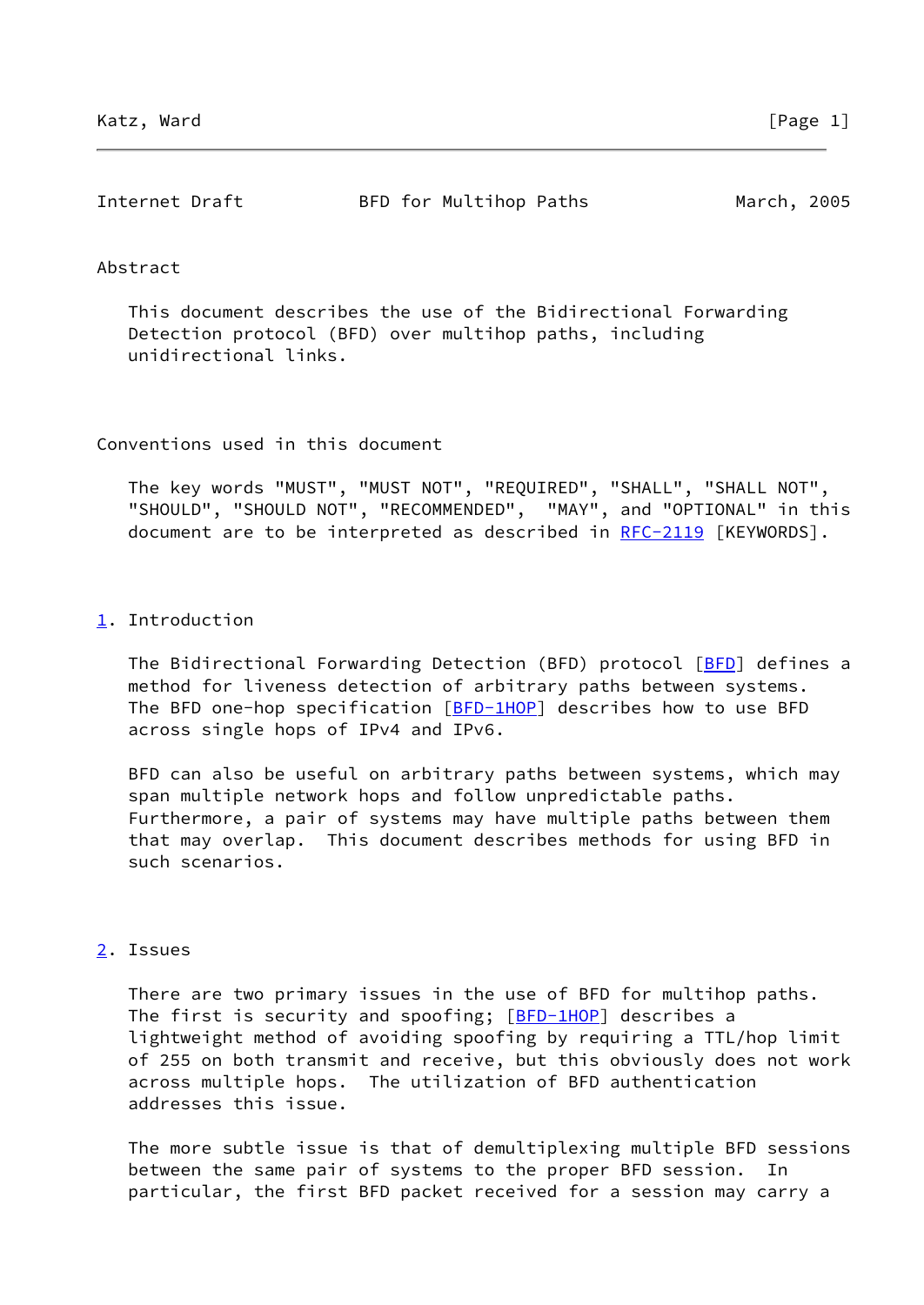Your Discriminator value of zero, resulting in ambiguity as to which session the packet should be associated. Once the discriminator values have been exchanged, all further packets are demultiplexed to the proper BFD session solely by the contents of the Your Discriminator field.

Katz, Ward [Page 2]

Internet Draft **BFD** for Multihop Paths March, 2005

<span id="page-2-0"></span> [BFD-1HOP] addresses this by requiring that multiple sessions traverse independent physical or logical links--the first packet is demultiplexed based on the link over which it was received. In the more general case, this scheme cannot work, as two paths over which BFD is running may overlap to an arbitrary degree (including the first and/or last hop.)

#### <span id="page-2-1"></span>[3](#page-2-1). Demultiplexing Packets

 There are a number of possibilities for addressing the demultiplexing issue which may be used, depending on the application.

### <span id="page-2-2"></span>[3.1](#page-2-2). Totally Arbitrary Paths

 It may be desired to use BFD for liveness detection over paths for which no part of the route is known (or if known, may not be stable.) A straightforward approach to this problem is to limit BFD deployment to a single session between a source/destination address pair. Multiple sessions between the same pair of systems must have at least one endpoint address distinct from one another.

 In this scenario, the initial packet is demultiplexed to the appropriate BFD session based on the source/destination address pair when Your Discriminator is set to zero.

 This approach is appropriate for general connectivity detection between systems over routed paths, and is also useful for OSPF Virtual Links [[OSPFv2](#page-4-1)] [\[OSPFv3](#page-4-2)].

### <span id="page-2-3"></span>[3.2](#page-2-3). Out-of-band Discriminator Signalling

Another approach to the demultiplexing problem is to signal the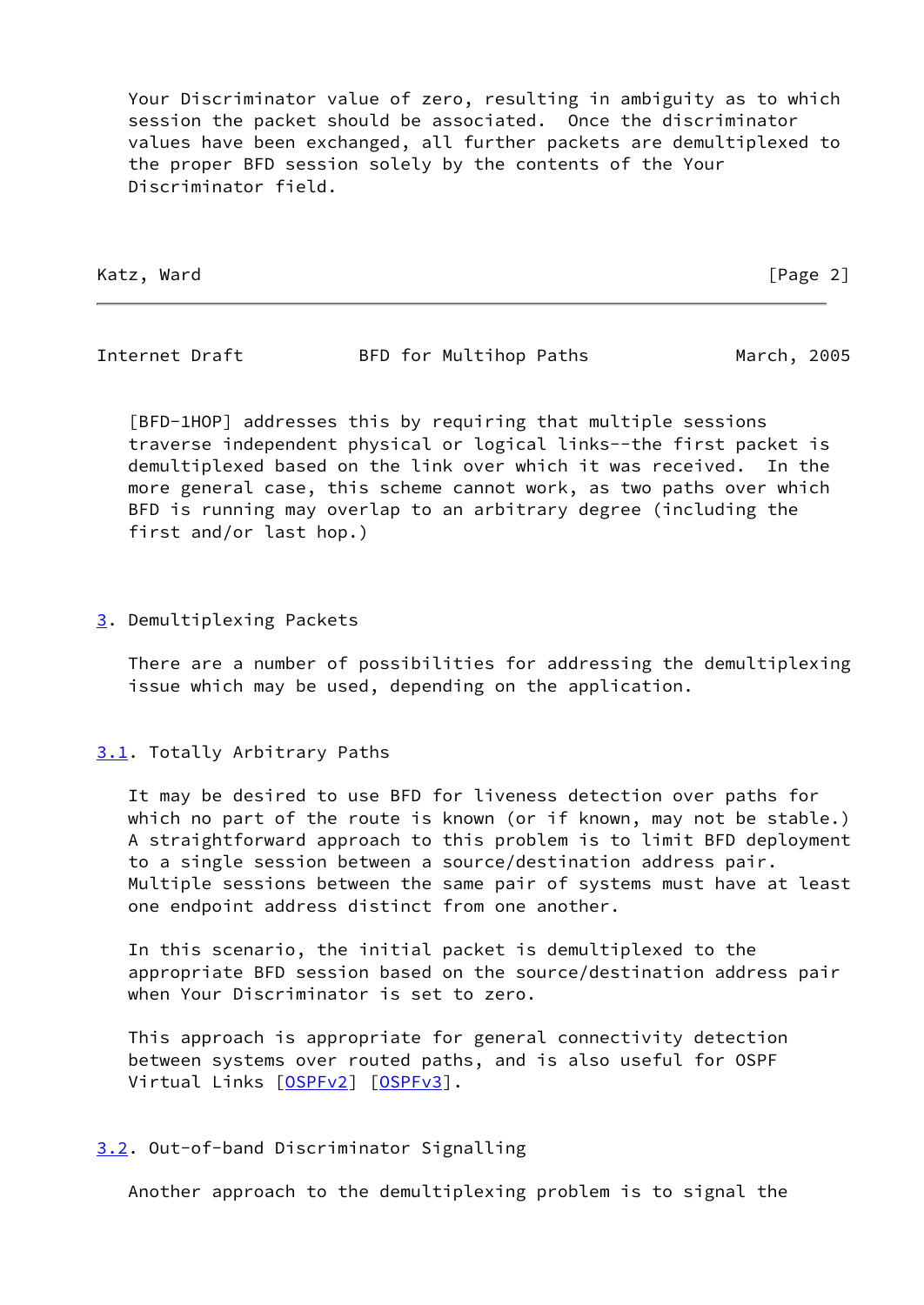discriminator values in each direction through an out-of-band mechanism prior to establishing the BFD session. Once learned, the discriminators are sent as usual in the BFD Control packets; no packets with Your Discriminator set to zero are ever sent. This method is used by the BFD MPLS specification [\[BFD-MPLS](#page-4-3)].

 This approach is advantageous because it allows BFD to be directed by other system components that have knowledge of the paths in use, and from BFD's perspective it is very simple.

 The disadvantage is that it requires at least some level of BFD specific knowledge in parts of the system outside of BFD.

Katz, Ward [Page 3]

Internet Draft **BFD** for Multihop Paths March, 2005

## <span id="page-3-0"></span>[3.3](#page-3-0). Unidirectional Links

 Unidirectional links are classified as multihop paths because the return path (which must exist at some level in order to make the link useful) may be arbitrary, and the return paths for BFD sessions protecting parallel unidirectional links may overlap or even be identical. (If two unidirection links, one in each direction, are to carry a single BFD session, this can be done using the single-hop approach.)

 Either of the two methods outlined earlier may be used in the Unidirectional link case, but a more general solution can be done strictly within BFD and without addressing limitations.

 The approach is similar to the one-hop specification, since the unidirectional link is a single hop. Let's define the two systems as the Unidirectional Sender and the Unidirectional Receiver. In this approach the Unidirectional Sender MUST operate in the Active role (as defined in the base BFD specification), and the Unidirectional Receiver MUST operate in the Passive role.

 In the Passive role, by definition, the Unidirectional Receiver does not transmit any BFD Control packets until it learns the discriminator value in use by the other system (upon receipt of the first BFD Control packet.) The Unidirectional Receiver demultiplexes the first packet to the proper BFD session based on the physical or logical link over which was received. This allows the receiver to learn the remote discriminator value, which it then echoes back to the sender in its own (arbitrarily routed) BFD Control packet, after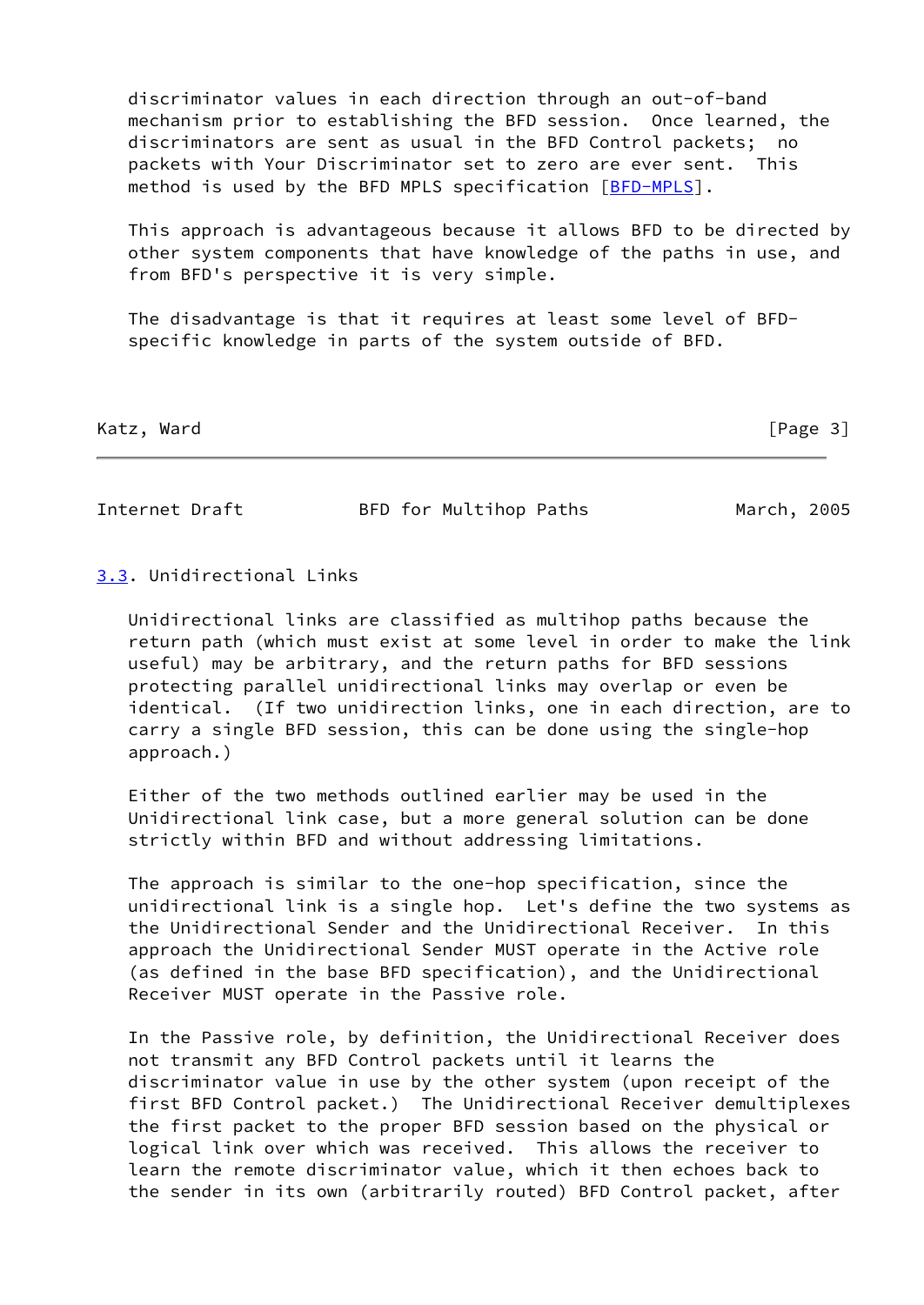which time all packets are demultiplexed solely by discriminator.

<span id="page-4-4"></span>[4](#page-4-4). Authentication

 By their nature, multihop paths expose BFD to spoofing. Implementations of BFD SHOULD utilize authentication over multihop paths to help mitigate denial-of-service attacks.

Katz, Ward [Page 4]

| Internet Draft       | BFD for Multihop Paths                   | March, 2005                                                         |
|----------------------|------------------------------------------|---------------------------------------------------------------------|
| Normative References |                                          |                                                                     |
|                      |                                          | [BFD] Katz, D., and Ward, D., "Bidirectional Forwarding Detection", |
|                      | draft-ietf-bfd-base-02.txt, March, 2005. |                                                                     |

<span id="page-4-0"></span> [BFD-1HOP] Katz, D., and Ward, D., "BFD for IPv4 and IPv6 (Single Hop)", [draft-ietf-bfd-v4v6-1hop-02.txt](https://datatracker.ietf.org/doc/pdf/draft-ietf-bfd-v4v6-1hop-02.txt), March, 2005.

<span id="page-4-3"></span> [BFD-MPLS] Aggarwal, R., and Kompella, K., "BFD for MPLS LSPs", [draft-ietf-bfd-mpls-01.txt,](https://datatracker.ietf.org/doc/pdf/draft-ietf-bfd-mpls-01.txt) February, 2005.

 [KEYWORD] Bradner, S., "Key words for use in RFCs to Indicate Requirement Levels", [RFC 2119](https://datatracker.ietf.org/doc/pdf/rfc2119), March 1997.

<span id="page-4-1"></span>[OSPFv2] Moy, J., "OSPF Version 2", [RFC 2328,](https://datatracker.ietf.org/doc/pdf/rfc2328) April 1998.

Security Considerations

<span id="page-4-2"></span><sup>[</sup>OSPFv3] Coltun, R., et al, "OSPF for IPv6", [RFC 2740](https://datatracker.ietf.org/doc/pdf/rfc2740), December 1999.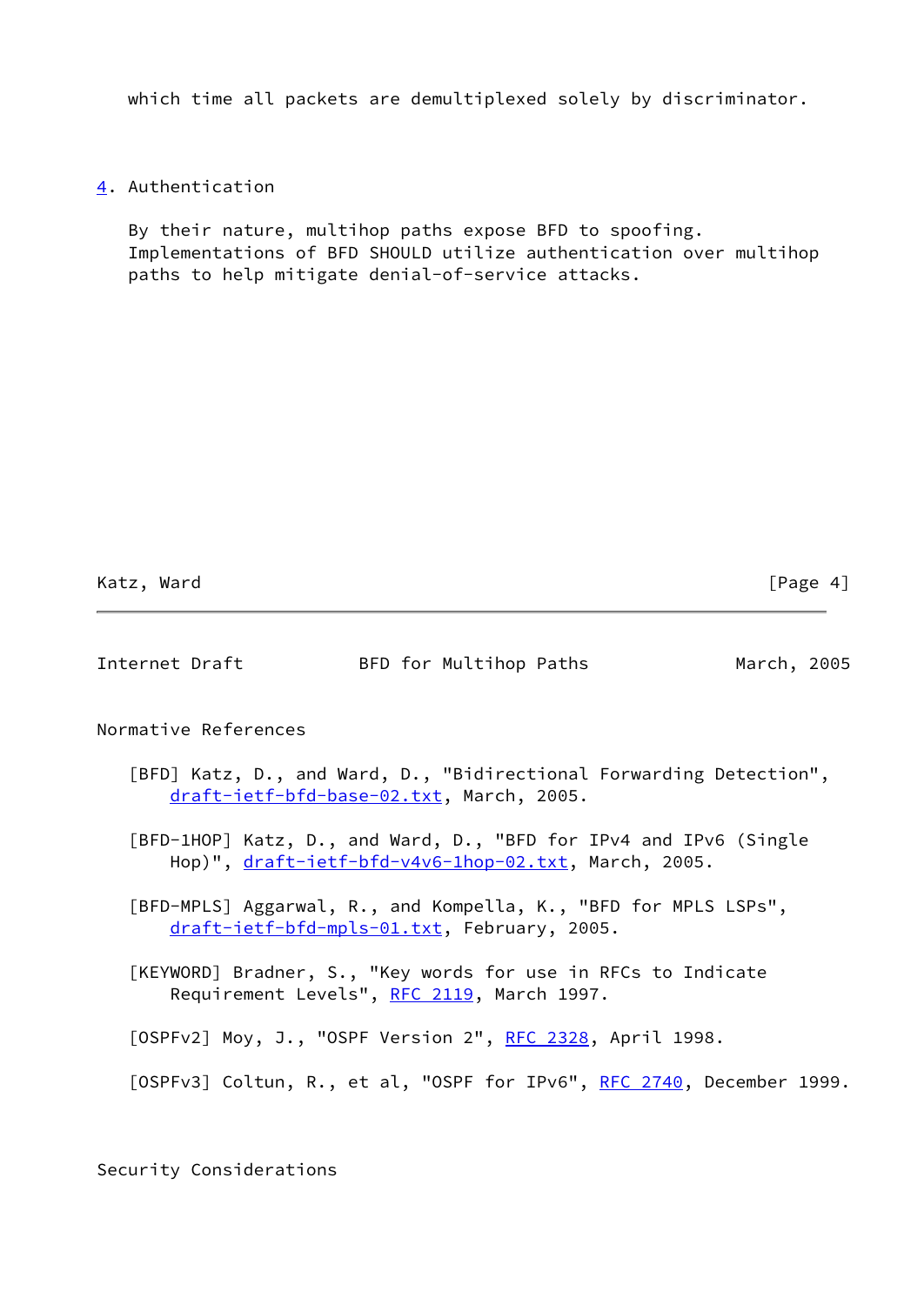No additional security issues are raised in this document beyond those that exist in the referenced BFD documents.

Authors' Addresses

 Dave Katz Juniper Networks 1194 N. Mathilda Ave. Sunnyvale, California 94089-1206 USA Phone: +1-408-745-2000 Email: dkatz@juniper.net

 Dave Ward Cisco Systems 170 W. Tasman Dr. San Jose, CA 95134 USA Phone: +1-408-526-4000 Email: dward@cisco.com

Katz, Ward [Page 5]

Internet Draft BFD for Multihop Paths March, 2005

Changes from the previous draft

No changes were made other than updating references.

Full Copyright Notice

 Copyright (C) The Internet Society (2005). This document is subject to the rights, licenses and restrictions contained in [BCP 78](https://datatracker.ietf.org/doc/pdf/bcp78), and except as set forth therein, the authors retain all their rights.

 This document and the information contained herein are provided on an "AS IS" basis and THE CONTRIBUTOR, THE ORGANIZATION HE/SHE REPRESENTS OR IS SPONSORED BY (IF ANY), THE INTERNET SOCIETY AND THE INTERNET